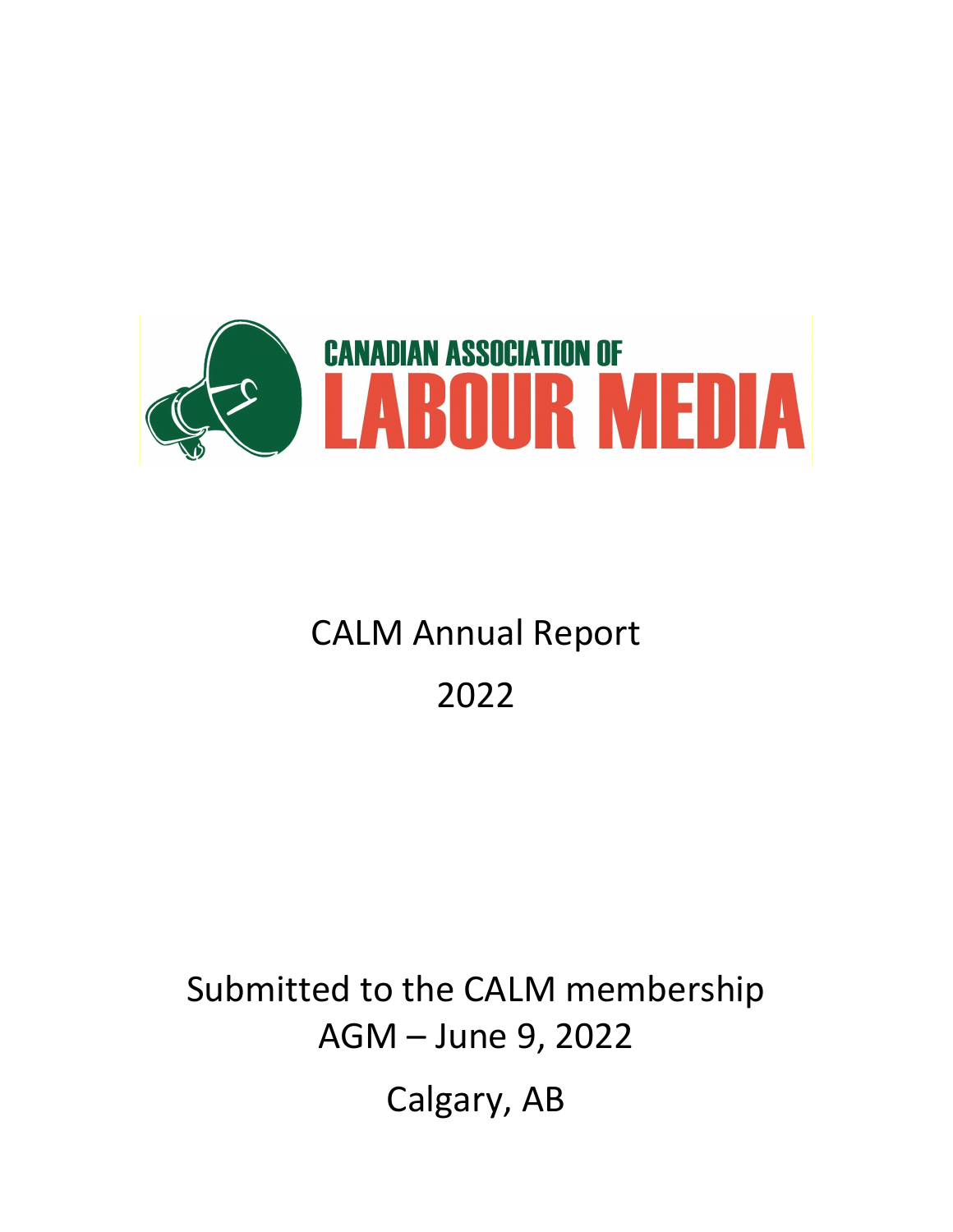This past year was almost as challenging as the last. We braced for more waves of COVID-19 and endured more school shutdowns and business lockdowns. Now we face soaring high inflation rates and the cost of living climbing to uncomfortable levels.

Despite the challenges, there has been a silver lining. The pandemic has highlighted the importance of safe and secure jobs. Unionized workplaces faired far better throughout these past tumultuous two years – both in safety and stability. People are seeing the value of unions and the collective need for strong workers' rights. After years of steady decline, union coverage in Canada increased to 30.9% in 2021, especially in the service and healthcare industries, which were most impacted by the pandemic. Much of that is owed to you: labour communicators.

For these past two years, you have had to shift how you communicate and find new, innovative ways to reach your membership. You have mobilized your members virtually and launched digital-only campaigns. You have helped organize non-unionized workplaces and achieved hard-earned victories. You have adapted to a health crisis, a new normal and a changing labour landscape, sometimes all at once.

The pandemic has forced CALM to make similar shifts along with you. Our full website revamp came just in time as most of us shifted to virtual spaces. We increased our online webinars and workshops, tackling timely topics like the social justice movement, how to host virtual meetings and podcasting 101. We launched an online store and increased our social media presence. We also continue to bring unions and labour activists together with our national job board. And this year, we see the return of our beloved mini-conferences and annual CALM Conference and awards ceremony.

I am very proud of all we have accomplished these past few years. We couldn't have achieved all the above without the steadfast solidarity and commitment of our members. I also want to thank CALM's Executive Board who always put the needs of our members first. And special appreciation goes to our dedicated CALM staff, Nora and Virginia, who ensure CALM continues to innovate, support and deliver exceptional service to our members.

As we have reached the light at the end of a long tunnel, let's keep the new skills we have learned and add them to the tools we have missed. Let's build on the momentum our movement has gained. Let's help shape the future of work one dynamic campaign, compelling video and convincing article at a time.

See you in Calgary at the 2022 CALM Conference!

 $\pi R$ 

Tasia!Brown,!CALM!President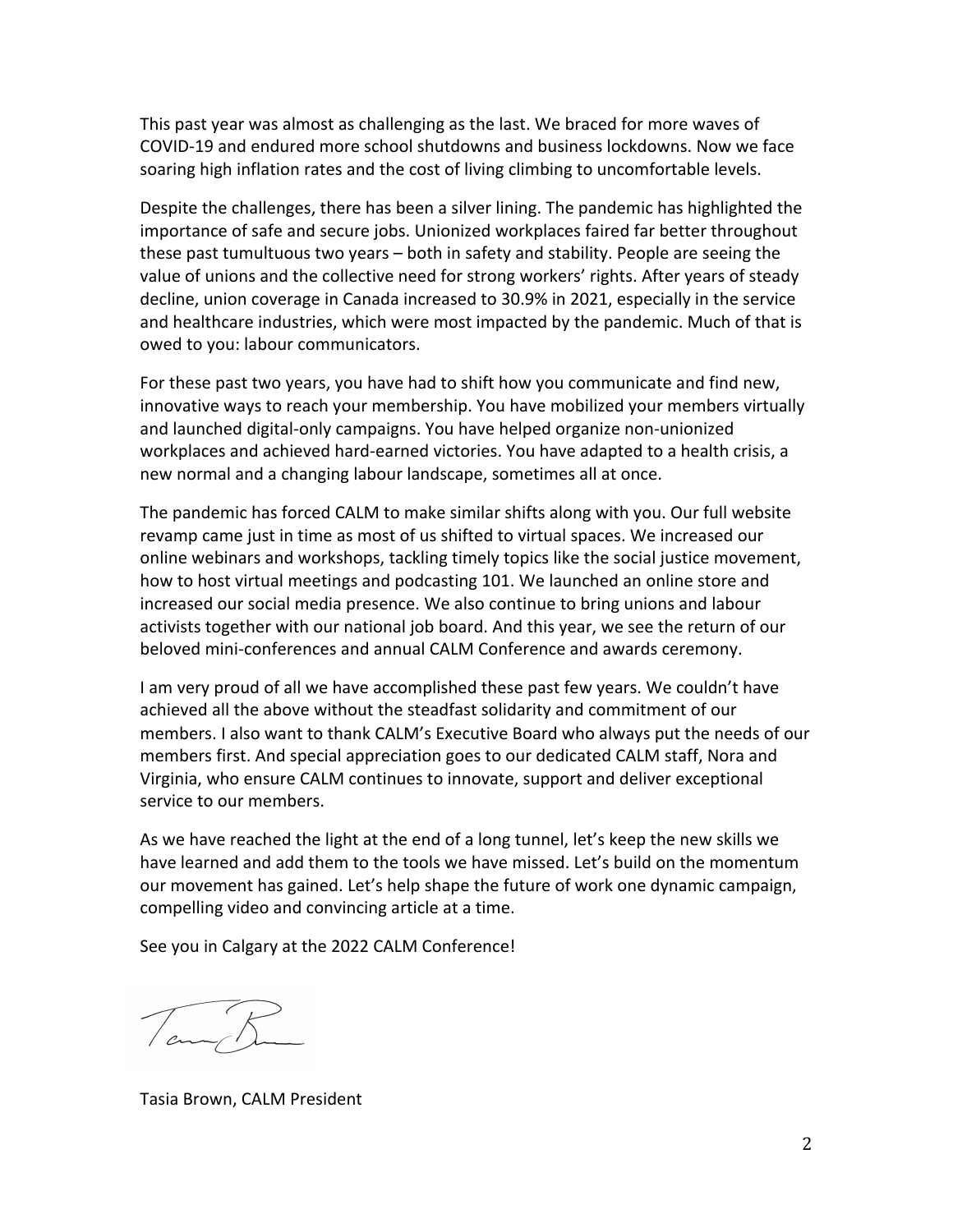## **Membership**

In 2021, there were 219 CALM members. This was a net increase of members of 26 – the highest membership increase that we've experienced in more than thirty years! This report is up-to-date as of April 25, 2022 and so the membership figure for 2022 is a midyear figure.



Last year at the time of writing the annual report (May 15, 2021), we had 176 renewed CALM members. This year we have 201 members already confirmed plus several more unions who are either in the process of joining, or who have expressed interest in joining.

In last year's report, we said that we had hoped that in 2021, CALM would surpass 200 members. Reaching 219 members has been a dream, and we're so honoured by your enthusiasm and support.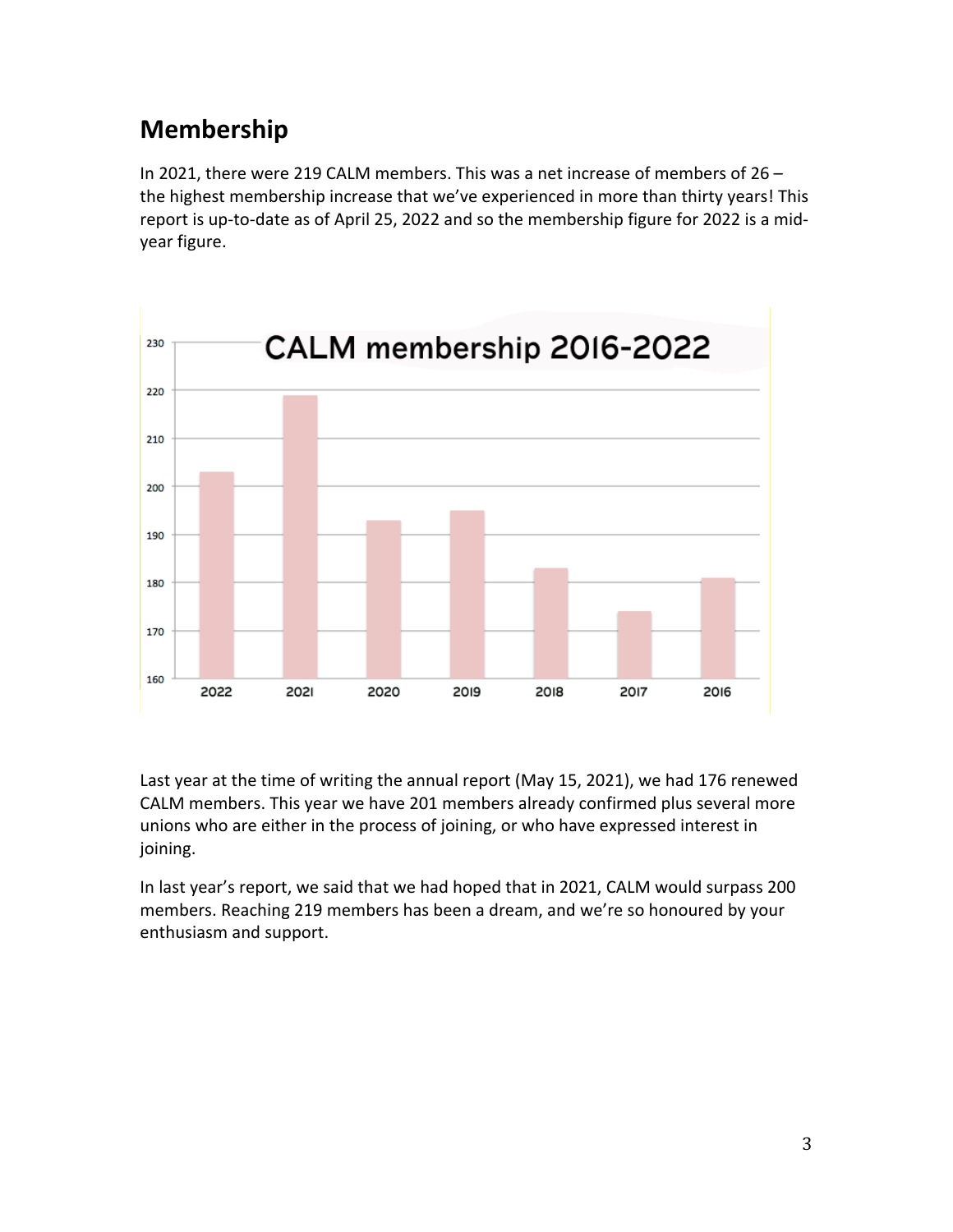

Due to an increase in members, CALM had record-breaking membership dues income in 2021. In 2017, fearing that CALM would have to consider layoffs if several large unions decided to cease membership, CALM slightly increased its membership dues and harmonized the dues structure. You can see that the increase in income from that decision is about the same as the increase income of new membership in 2021.

The 2022 number is a mid-year number that we believe will rise above the 2021 levels. We still anticipate \$8550 in unpaid dues that will be paid within the next month.

Here is a list of the membership changes CALM experienced in 2021 and so-far in 2022.

#### New or returning members in 2021:

| Mainland NS Building and Construction<br>trades Council        | <b>Briarpatch</b>                   |
|----------------------------------------------------------------|-------------------------------------|
|                                                                | Canadian Centre Policy Alternatives |
| <b>OPSEU Local 449</b>                                         | OPSEU Local 464                     |
| <b>CUPE Local 1334</b>                                         | SEIU Local 2                        |
| <b>COPE Local 343</b>                                          | <b>CUPE local 3287</b>              |
| <b>PIPSC</b>                                                   |                                     |
|                                                                | Murphy-Perron, Mathieu              |
| <b>OSSTF D19 Occasional Teachers</b><br><b>Bargaining Unit</b> | Unifor Local 2025                   |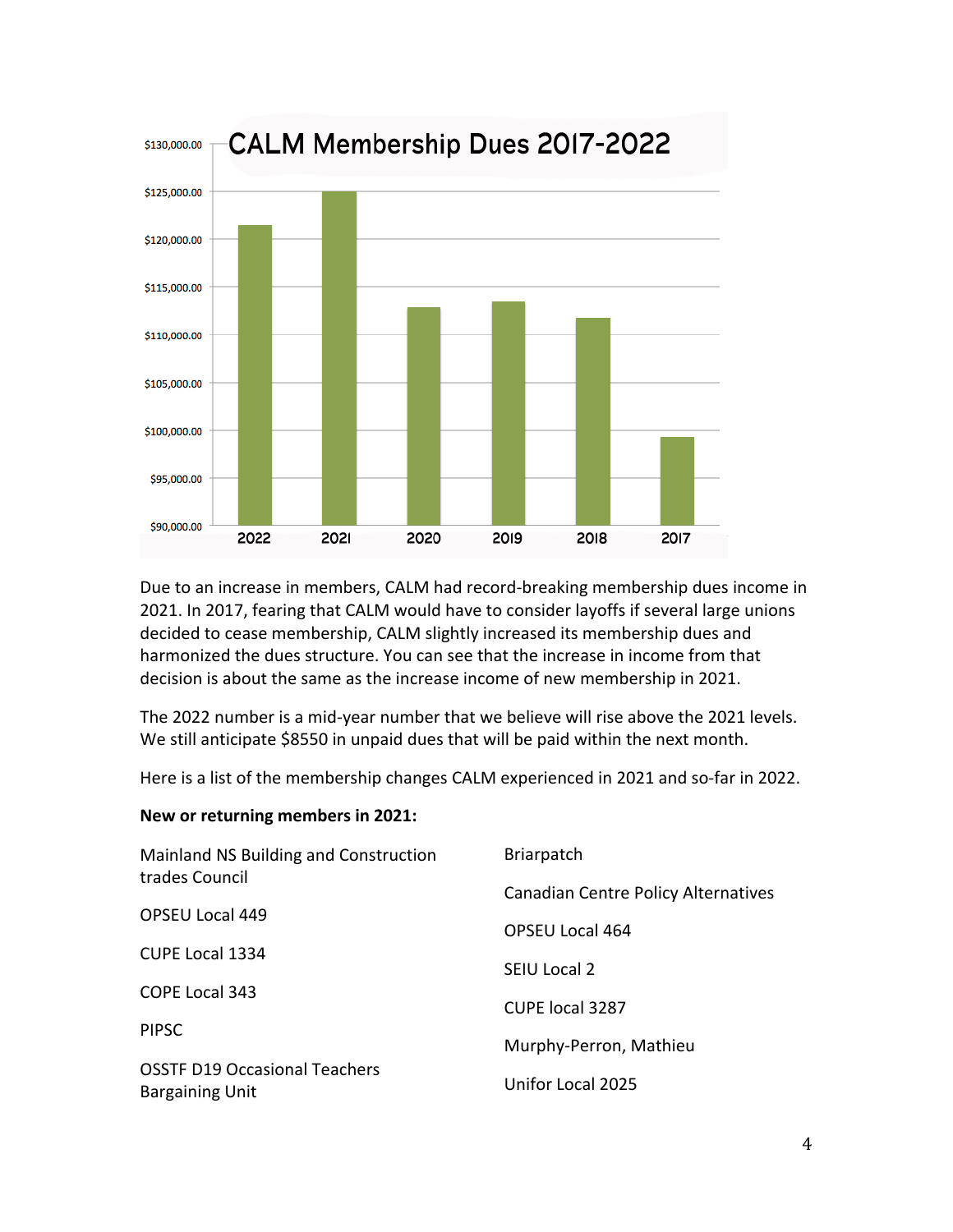| Peel Regional Labour Council                            | <b>YEU Local 23</b>                     |
|---------------------------------------------------------|-----------------------------------------|
| Radio Labour                                            | <b>CUPE 1281</b>                        |
| ACFO-ACAF                                               | <b>NAPF</b>                             |
| CUPE Local 4094 - YVR Flight Attendants                 | ATU Local 583                           |
| for Air Canada                                          | Yukon Employees Union Local Y010        |
| <b>CUPW Fredericton Local</b><br><b>Spring Magazine</b> | <b>Retired Members Division - OPSEU</b> |
|                                                         | ACWU                                    |
| <b>Faculty Association University of</b><br>Waterloo    | Green, Mary                             |
| ATU Local 113                                           | <b>Public Interest Alberta</b>          |
| <b>UFCW Local 247</b>                                   | <b>Yukon Federation of Labour</b>       |

Concordia University Arts and Science

The collective total in dues from these organizations is \$12087.

#### Unions and organizations that formally ceased membership in 2021:

| <b>CUPE Local 101</b>  | <b>CUPE Local 1615</b>                      |
|------------------------|---------------------------------------------|
| SEIU Local 2 Branch NS | Concordia University Support Staff<br>Union |
| Unifor 594             |                                             |
| Unifor 592             | ACTRA Toronto                               |

#### Unions that didn't pay 2021 membership dues but who didn't formally cease their membership in 2021:

| Assoc. of Allied Health Professionals NL                                                                              | CUPF-Vancouver Island District Council |
|-----------------------------------------------------------------------------------------------------------------------|----------------------------------------|
| Association of Part-Time Professors at<br>University of Ottawa<br>CUPE 2424 - Carleton U Support Staff<br>Association | <b>OPSEU Local 232</b>                 |
|                                                                                                                       | Teamsters Local Union No. 31           |
|                                                                                                                       | Unifor Local 4304                      |
| <b>CUPE Local 41</b>                                                                                                  | Unifor Local 592                       |
| <b>CUPE Local 728</b>                                                                                                 | Unifor Local 594                       |
| <b>CUPE Local 829</b>                                                                                                 | USW Local 9705                         |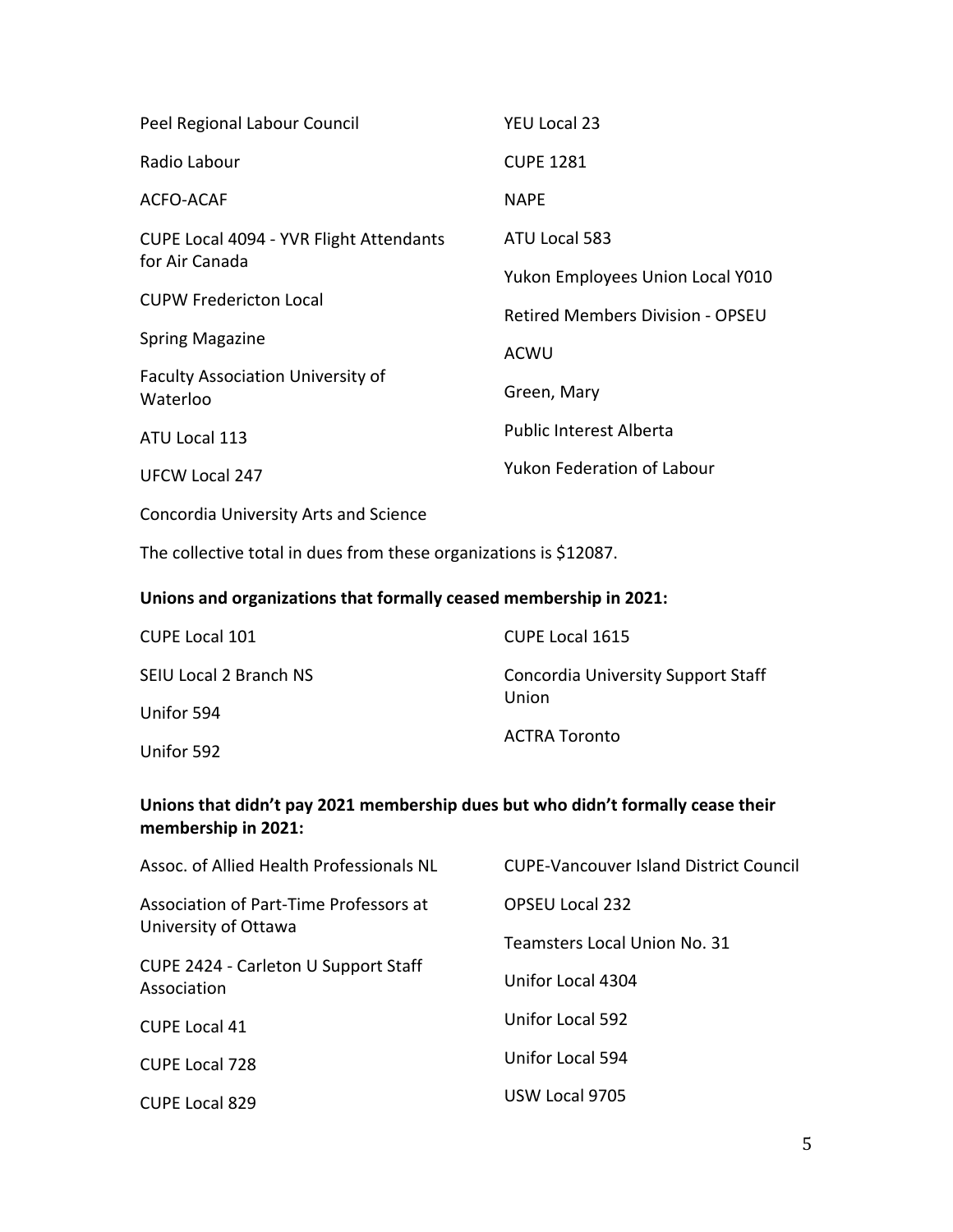The collective loss of dues from these locals is \$4475. Thanks to membership growth that offset these unions leaving, CALM had \$8886.11 more in membership dues in 2021.

#### **2022 membership\*changes**

#### To-date, the following unions joined or re-joined CALM for 2022:

| <b>CUPE Alberta</b>                                                                                                                | Verzuh, Ron                          |
|------------------------------------------------------------------------------------------------------------------------------------|--------------------------------------|
| Fisher, Allan                                                                                                                      | University of Regina Students' Union |
| <b>Labour Community Services</b>                                                                                                   | <b>Government Services Union</b>     |
| LIUNA Western Council                                                                                                              | USW - Eastern Ontario Area Council   |
| Nova Scotia Nurses' Union                                                                                                          | Dalton, Patti                        |
| University of Toronto Mississauga<br><b>Students' Union</b><br>Pile Drivers, Divers, Bridge, Dock and<br>Wharf Builders Local 2404 | <b>InHouse Marketing</b>             |
|                                                                                                                                    | <b>IBEW Local 213</b>                |
|                                                                                                                                    |                                      |
|                                                                                                                                    |                                      |

#### The following unions and groups discontinued their membership in 2022:

| Unifor Local 4304            | <b>Public Interest Alberta</b> |
|------------------------------|--------------------------------|
| USW Local 9705               | <b>Unity Communications</b>    |
| Teamsters Local Union No. 31 |                                |

6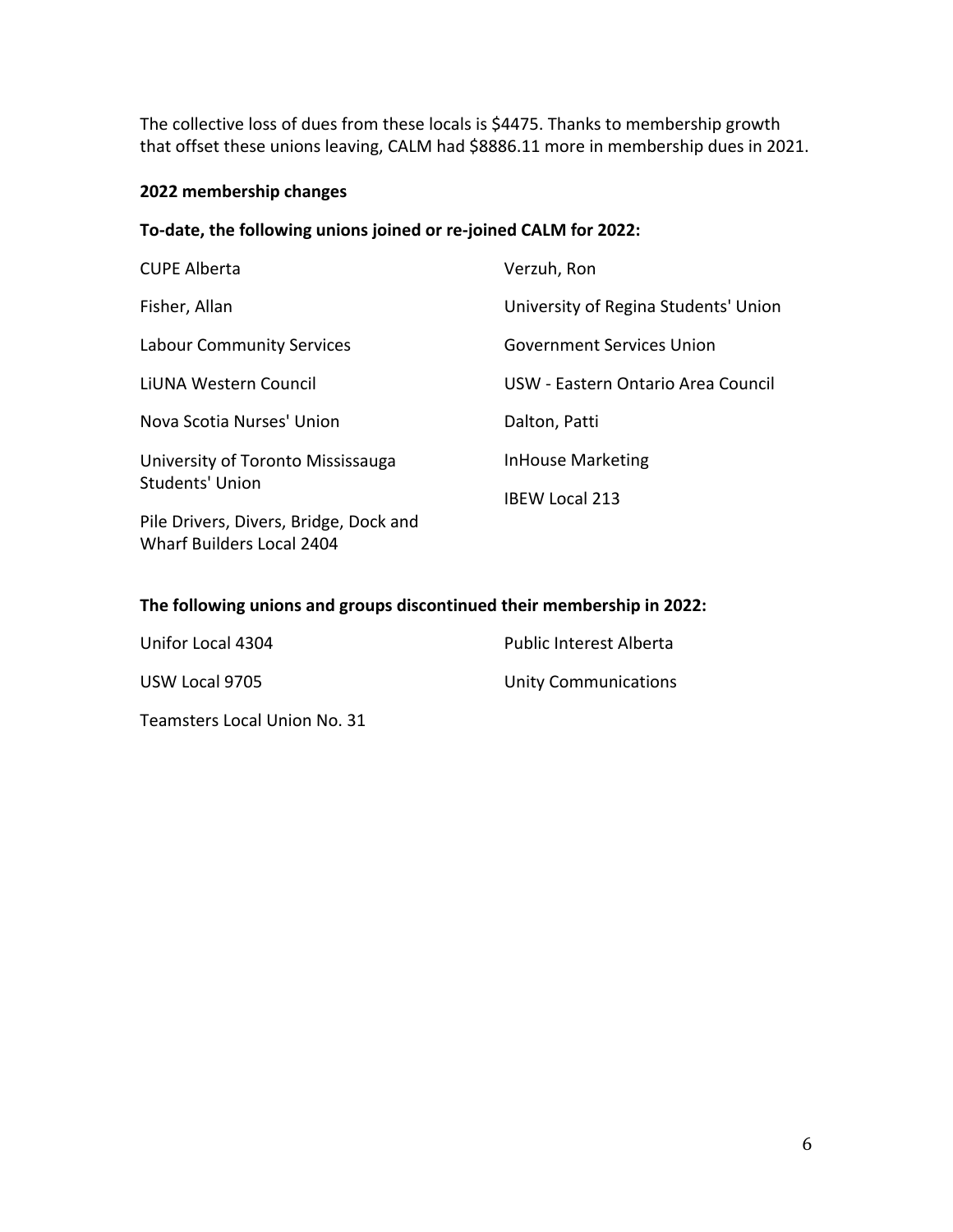#### **Outstanding membership dues for 2022:**

As of April 26, 2022, there were 23 unions who had yet to pay their CALM dues, owing a collective \$6502.50.

We anticipate that most of these unions will renew their CALM membership. Each union was contacted in early April.

#### The list of unions and organizations that has not yet renewed in 2022 is:

| Association of Professors of the<br>University of Ottawa                                         | <b>CUPE-Vancouver Island District Council</b>                         |  |
|--------------------------------------------------------------------------------------------------|-----------------------------------------------------------------------|--|
|                                                                                                  | Green, Mary                                                           |  |
| ATU Local 583                                                                                    | Murphy-Perron, Mathieu                                                |  |
| Berson, Joshua                                                                                   | <b>OPSEU Local 464</b>                                                |  |
| <b>Briarpatch</b>                                                                                |                                                                       |  |
|                                                                                                  | <b>OPSEU Local 543</b>                                                |  |
| <b>Canadian Federation of Students</b><br><b>Canadian Union of Postal Workers</b><br><b>CUPW</b> | Unifor Local 2169                                                     |  |
|                                                                                                  | <b>Union Communications</b>                                           |  |
|                                                                                                  |                                                                       |  |
| CUPE Local 1334                                                                                  | United Way Centraide of North East<br>Ontario / Nord-est de l'Ontario |  |
| CUPE Local 1750                                                                                  |                                                                       |  |
|                                                                                                  | University of Guelph Faculty Association                              |  |
| CUPE Local 2599                                                                                  | YEU Local 23                                                          |  |
| <b>CUPE Local 374</b>                                                                            |                                                                       |  |
| CUPE Local 3912                                                                                  | Yukon Employees Union Local Y010                                      |  |
| CURE Local 4004 W/D Flight Attendants                                                            |                                                                       |  |

CUPE Local 4094 - YVR Flight Attendants for Air Canada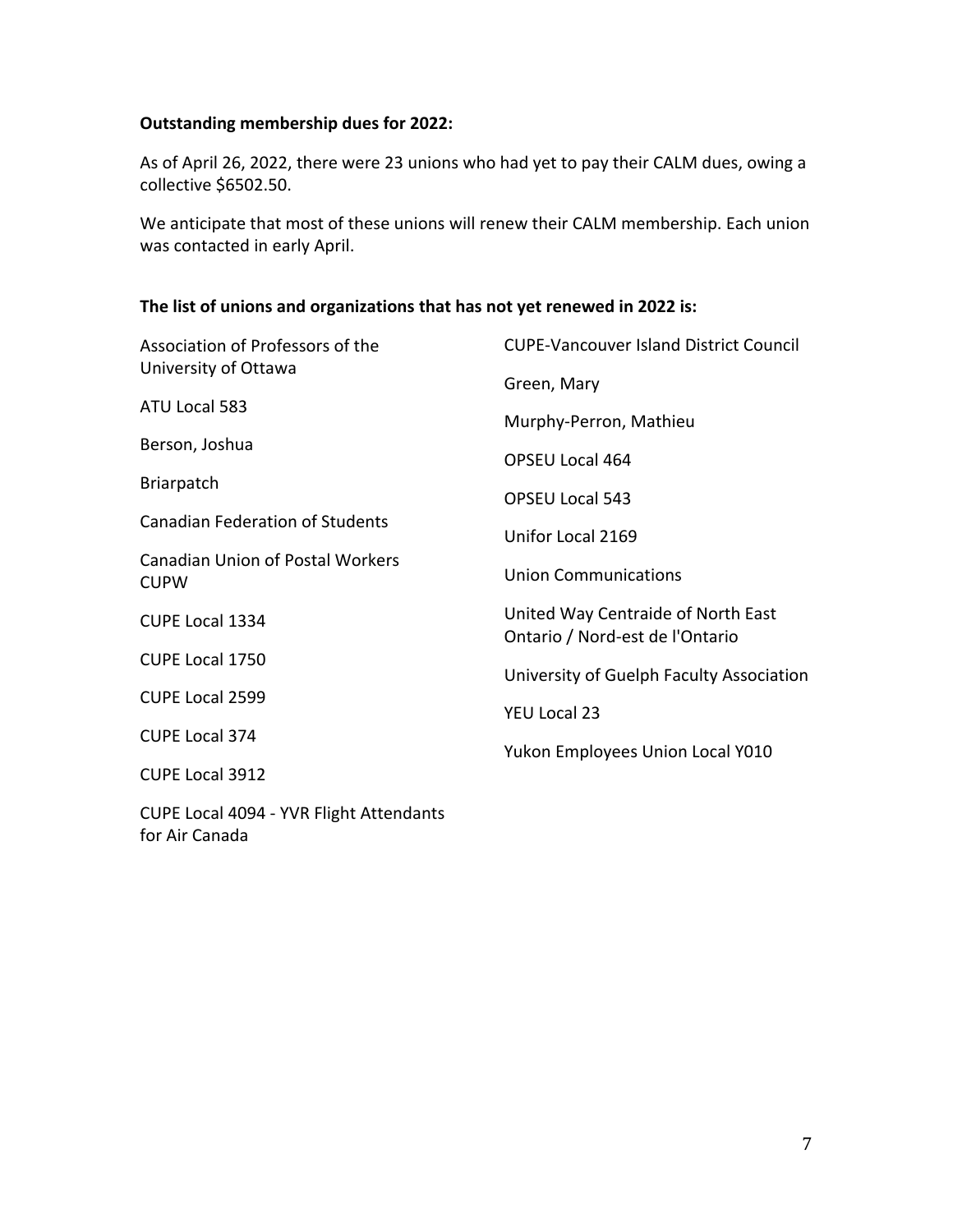## **Services and Content**

#### **Website**

CALM's website is its primary portal for CALM services. There's little doubt that part of CALM's membership growth is thanks to the 2020 website redesign, as it gave CALM a new, professional look.

CALM staff approve between 2 and 10 new accounts every week. As old logins were wiped in the re-design, and as new members join and communications departments shift around, we are regularly engaging with people to create new accounts. We have discovered that there are some organizations who have firewalls that negatively interact with our user authentication system, an issue that CALM staff have been working together with our web designer, InHouse Marketing, to fix.

User authentication has also been a challenge for some of the email-based accounts, another issue that we were able to fix in March 2022 though some issues remain. CALM has no plans to expand parts of the website though if users have any ideas or suggestions about how to improve it, they should be in touch with CALM staff.

#### **Conferences**

#### **Mini conferences**

For all of 2021, it was impossible to organize mini conferences. There wasn't a moment in the year where CALM members expressed enough confidence in an in-person mini conference to make it happen. As such, we continued to host online webinars and workshops, free of cost for members.

CALM resumed in-person mini conferences in 2022.

#### **Annual Conference**

There was no 2021 annual conference. The CALM board and staff agreed that it would be too difficult, long and frankly boring to push the three days of programming normally expected at a CALM conference online. Everyone agreed that sticking with webinars was a better option than trying to replicate the annual conference online, and a separate, virtual Annual General Meeting was held to present the 2020 Annual Report and audited documents. 36 members attended.

CALM staff negotiated with the Ramada Downtown Hotel in Calgary to be able to push the annual conference back by another year. It's scheduled for June 9-11, 2022 in Calgary.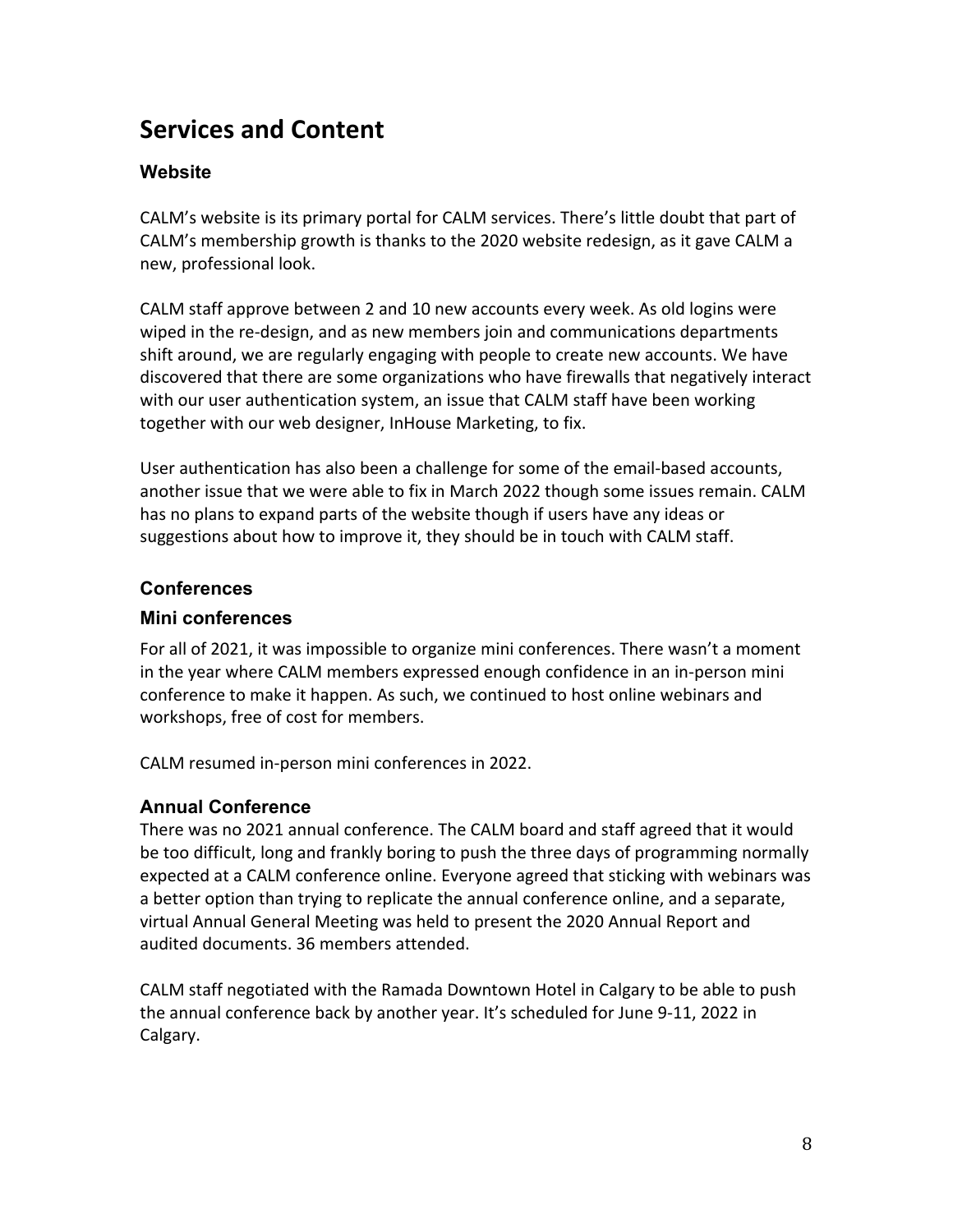#### **Webinars & Workshops**

CALM continued to offer online workshops and webinars through 2021 to meet the needs of our members during the pandemic. Online workshops and webinars have been successful and well received.

#### **Here is a list of webinars offered during the past year:**

- Podcasting 101
- Podcasting 102
- What (else) could go wrong? A case study on live streaming events
- Hosting Zoom meetings
- Facebook advertising for building your local's power

Workshops were recorded and made available to CALM members at www.calm.ca after the event. These workshops are free for members, and a small fee is charged for nonmembers. We wanted the rate to be affordable but also high enough to act as an incentive for unions and organizations to join CALM. Since creating this non-member webinar rate, most delegates have chosen to join CALM.

#### **Orientation for new communications staff**

In 2021, CALM created a new presentation for staff who are new to the work of union communications. The presentation can be modified based on your region and kind of union, and can help orient communications professionals about the ins and outs of the labour movement. This service continues to be offered on request. The goal with this presentation is to give new staff people and volunteers some context to understand aspects of labour communications that are different from professional communications. It was sent to new union communicators five times in 2021. You can be in touch with Nora for more information or for an updated version of the presentation based on your local's needs.

#### **Job Board**

The CALM Job Board continued to be one of CALM's most popular and publicly-visible services in 2021. Each week, an email full of open jobs was circulated among the job seekers' bank, which grew to more than 600 people that year. We posted 377 job posts in 2021.

#### **CALM Facebook Networking**

In 2020, CALM created a Facebook networking group where members can share questions with one another in a closed setting. Today, more than 75 members are in the group and CALM staff have drawn on ideas and suggestions from it regularly. If you have not joined this group, please be in touch with CALM staff for an invitation.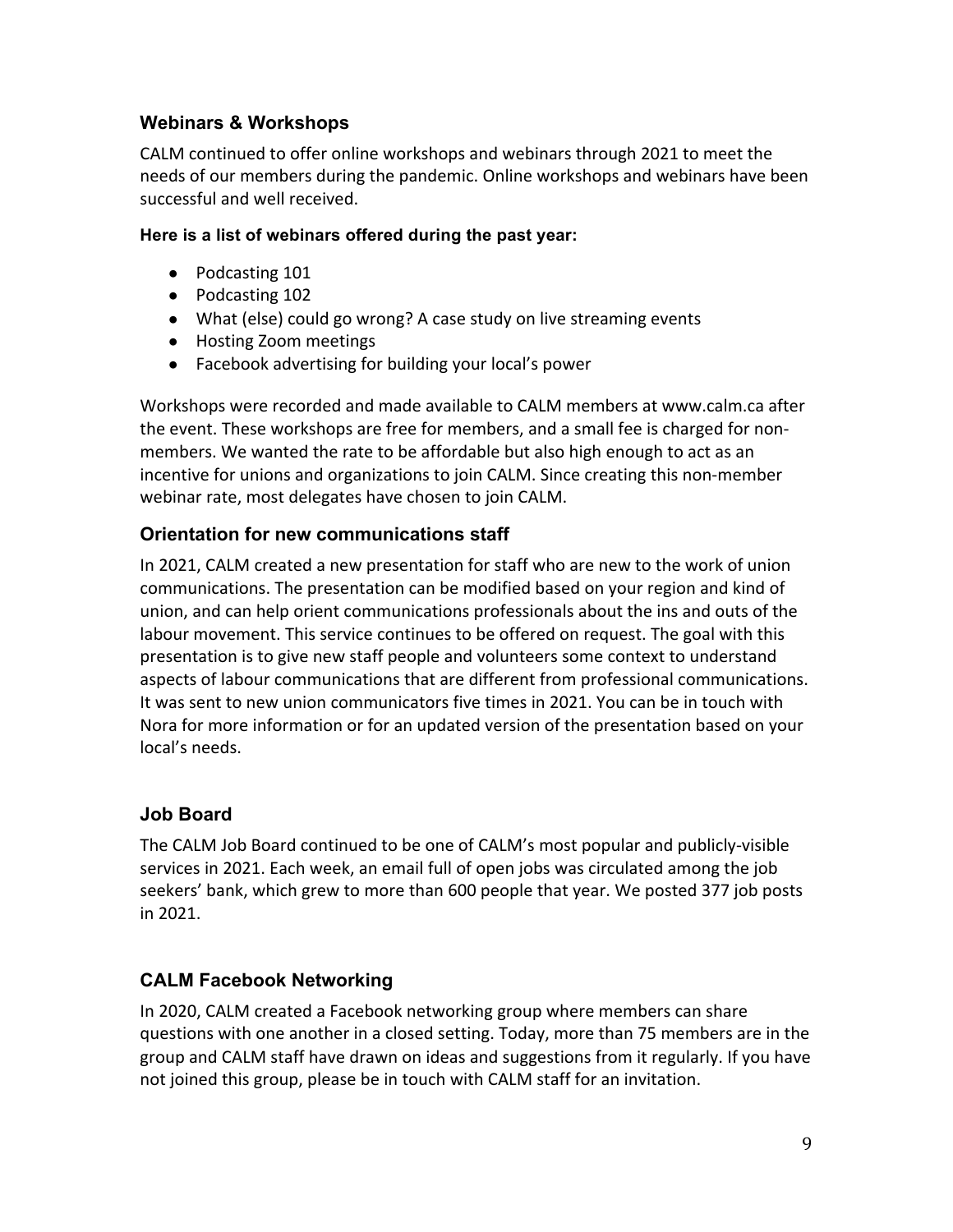#### **CALM Store**

In 2021, CALM created a new CALM Store where members can purchase greeting cards in bulk. CALM procured card printing and envelopes from a union print shop to make packages of printed cards available to members. Through the bulk purchasing agreement, members can purchase holiday cards at a reduced price, and can order a personalized message inside the card. The cards are priced to be cost-recovery.

Today, CALM has 19 labour-themed card designs available including holiday cards, retirement, and our most recent addition - thank you cards.

The CALM Store is also selling Nora Loreto's 2013 book From Demonized to Organized, Building the New Union Movement. CCPA no longer had a mechanism to sell the books, but the book remained in demand. The book, published by the CCPA, can be purchased directly from CALM. The book is being sold for \$25 plus HST. CALM keeps all the profits related to the book as Nora was paid upfront to write it. The total revenue in 2021 was \$1075.

#### **Images/Photos**

In 2021 CALM negotiated licensing rights for thousands of photos taken by Joshua Berson and hosted in his Flickr account. CALM Members can get access to the Flickr account by emailing virginia@calm.ca for login credentials.

These photos are nature images, landscapes, skyscapes, rallies, climate strike/rallies, general rallies/protests, and general use photos with a focus on British Columbia.

CALM additionally purchased the rights to several political cartoons by Caryma Sa'd. Caryma provides modern cartoon commentary on political issues and current events.

#### **Translation Bank**

CALM maintains a list of reliable freelance translators in multiple languages. CALM staff created a translation bank that features translators who work in more than two dozen languages. Translators are added upon checking references regarding their translation work. The translation bank list is available on request and is frequently mentioned in newsletters.!

#### **CALM Press Cards**

Any CALM member who would like a card needs to send an email to Nora with information about their publication. CALM then creates a card with their staff person's photo on it and sends it back to members to be printed locally. These cards are especially popular with CALM's Alberta membership.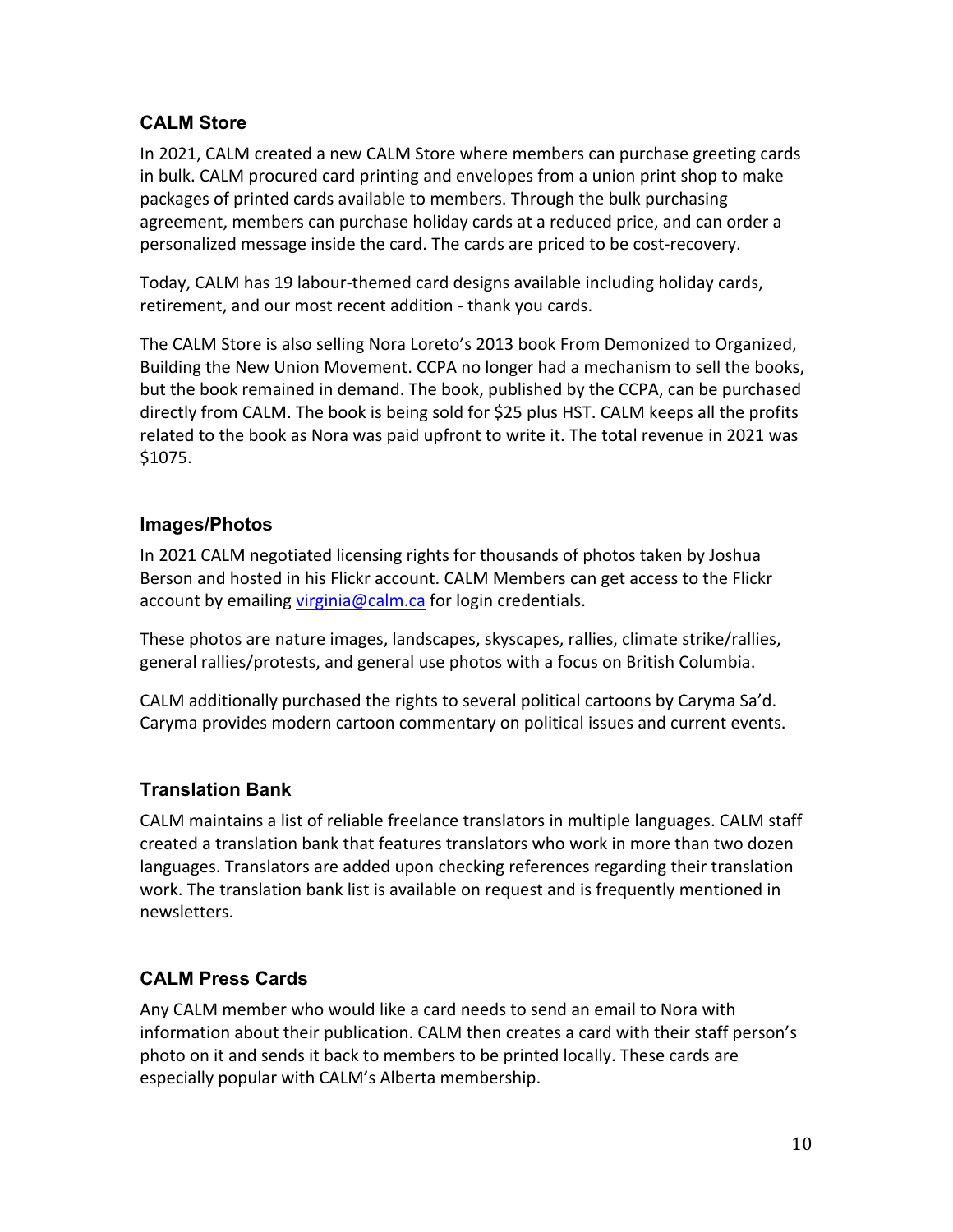#### **Member support**

The majority of CALM work is member support. CALM typically supports 10-15 member requests each week by phone or by email. Members are encouraged to contact CALM staff for support as needed. Some examples of support include: locating specific resources, brainstorming communication strategies, connecting members with other locals, organizing training events, and supporting members on specific issues such as website, social media, writing and more. We were even asked to help re-create an orientation module for one members' shop stewards and offered some direct support troubleshooting Mailchimp. CALM staff have a diverse skill set and are able to assist with most communications related problems, or are able to find the right resources to help CALM members.

#### **Requested presentations**

In 2021, CALM staff presented the following workshops:

Association of Professors of the University of Ottawa: Union communications

**Canadian Federation of Students: Deconstructing media** 

**COPE 343: Media relations and writing** 

**CUPE 4094: Mailchimp advanced features** 

**Elementary Teachers Federation of Ontario:** Basics of writing

**Labour Community Services: New member orientation** 

**Peel Regional Labour Council: Organizing** 

Professional Employees' Association: New member orientation

**University of Manitoba Faculty Association: Media relations** 

**University of Regina Faculty Association:** Deconstructing media

**University of Regina Faculty Association: Podcasting 101** 

Combined with CALM webinars, CALM staff hosted 16 virtual workshops over the course of 2021 – more than one workshop per month, and to thousands of participants!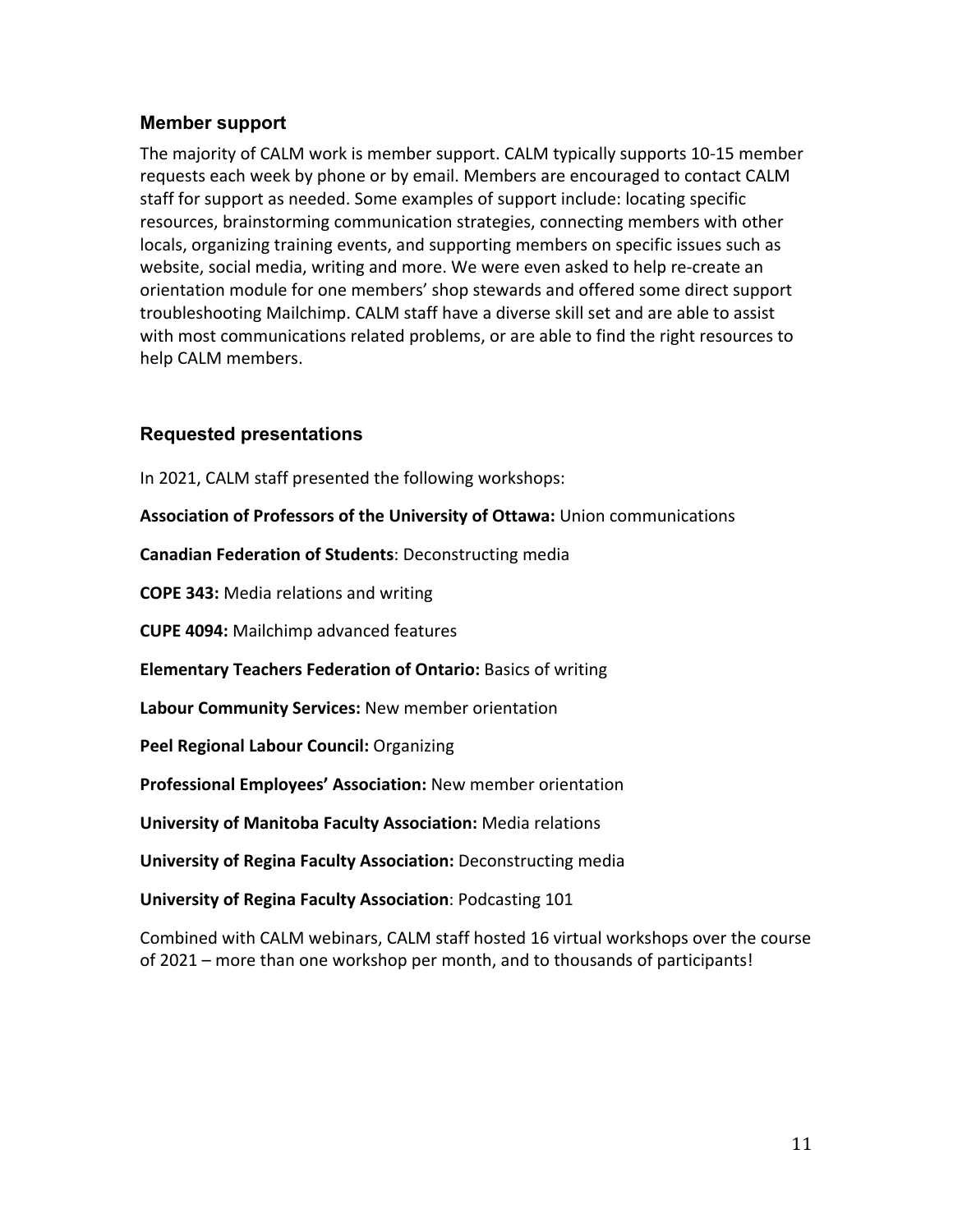## **Awards**

The 2021 CALM Award winners were announced online. The impact of the pandemic had caught up to unions, and so in 2021, even fewer entries were received than in 2020: 37 unions submitted 272 entries to the awards program in 2021.

In 2021, the CALM Awards nomination period lasted for most of the month of March. CALM created a new award in 2021: best printed ad. There was never a good category for these awards to be submitted, and so we would often receive ads in our best infographic and Stroke-of-Genius award categories. Submissions this year were impacted by a lower level of activity from members due to the pandemic. The awards judges in 2021 were: Justin Brake (English writing), Syrus Marcus Ware (Design), Vyas Saran (Online) and Anne Lagacé Dowson (Broadcast and French writing).

The 2022 awards nomination period has already passed and the awards banquet is planned for June 10, 2022 in Calgary.

## **International**

Throughout 2021, CALM maintained its relationship with our American counterpart the International Labour Communicators Association (ILCA). CALM Staff have shared resources and information to ILCA Staff and board members when requested, and ILCA has shared information about CALM events to their members. CALM extended access to our webinars to ILCA members for no charge.

## **Staffing**

There were no staffing changes in 2021. CALM's Coordinator works 28 hours per week and CALM's Editor works 22 hours per week.

## **Finances**

#### **Budget**

Each year, the CALM executive approves an annual budget, and it's presented to the membership at the Annual General Meeting. CALM's 2022 budget was approved in February 2022 by CALM's executive board. On the next page, you will see CALM's financial information.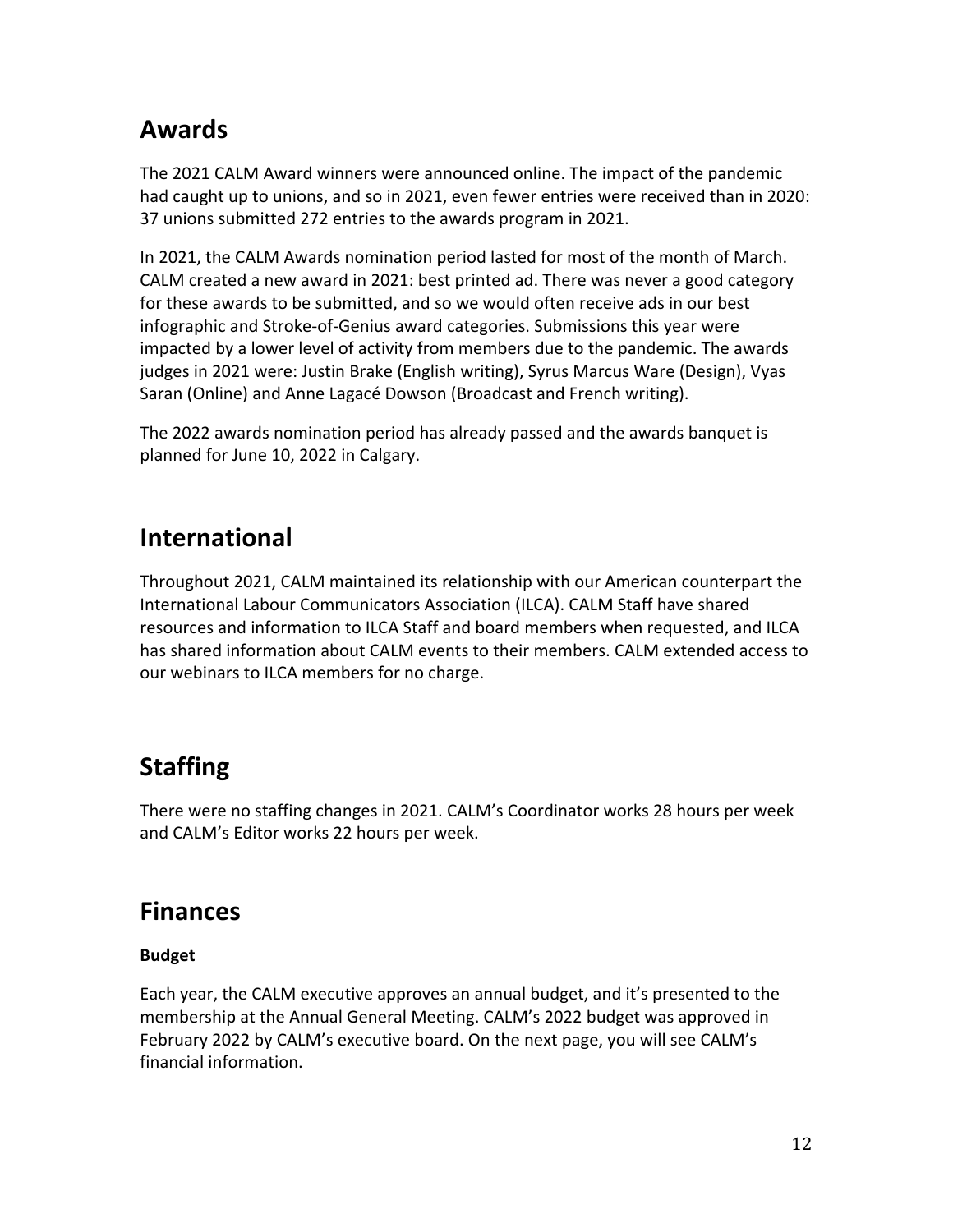| <b>Canadian Association of Labour Media</b> |           |                  |              |
|---------------------------------------------|-----------|------------------|--------------|
| <b>Profit and Loss</b>                      |           |                  |              |
| January - December 2021                     |           |                  |              |
|                                             | Total \$  | Budget \$        | Variation \$ |
| Revenue                                     |           |                  |              |
| Grant income (Google Ads)                   | 5,634     | 6,000            | $-366$       |
| <b>CEWS</b>                                 | 10,185    | 10,000           | 185          |
| <b>Membership Dues</b>                      | 125,477   | 110,000          | 15,477       |
| <b>Annual Conference Fees</b>               | 0         | $\mathbf 0$      | 0            |
| Mini Conference Fees                        | 150       | 0                | 150          |
| <b>Product Sales</b>                        | 2383      | $\mathbf 0$      | 2383         |
| Interest Income                             | 789       | 1,500            | $-711$       |
| Job Board                                   | 150       | 500              | $-350$       |
| Miscellaneous Income                        | 10,712    | 500              | 10,212       |
| <b>Training Income</b>                      | $\pmb{0}$ | $\boldsymbol{0}$ | $\pmb{0}$    |
|                                             |           |                  |              |
| <b>Total Income</b>                         | 155,479   | 128,500          | 26,979       |
|                                             |           |                  |              |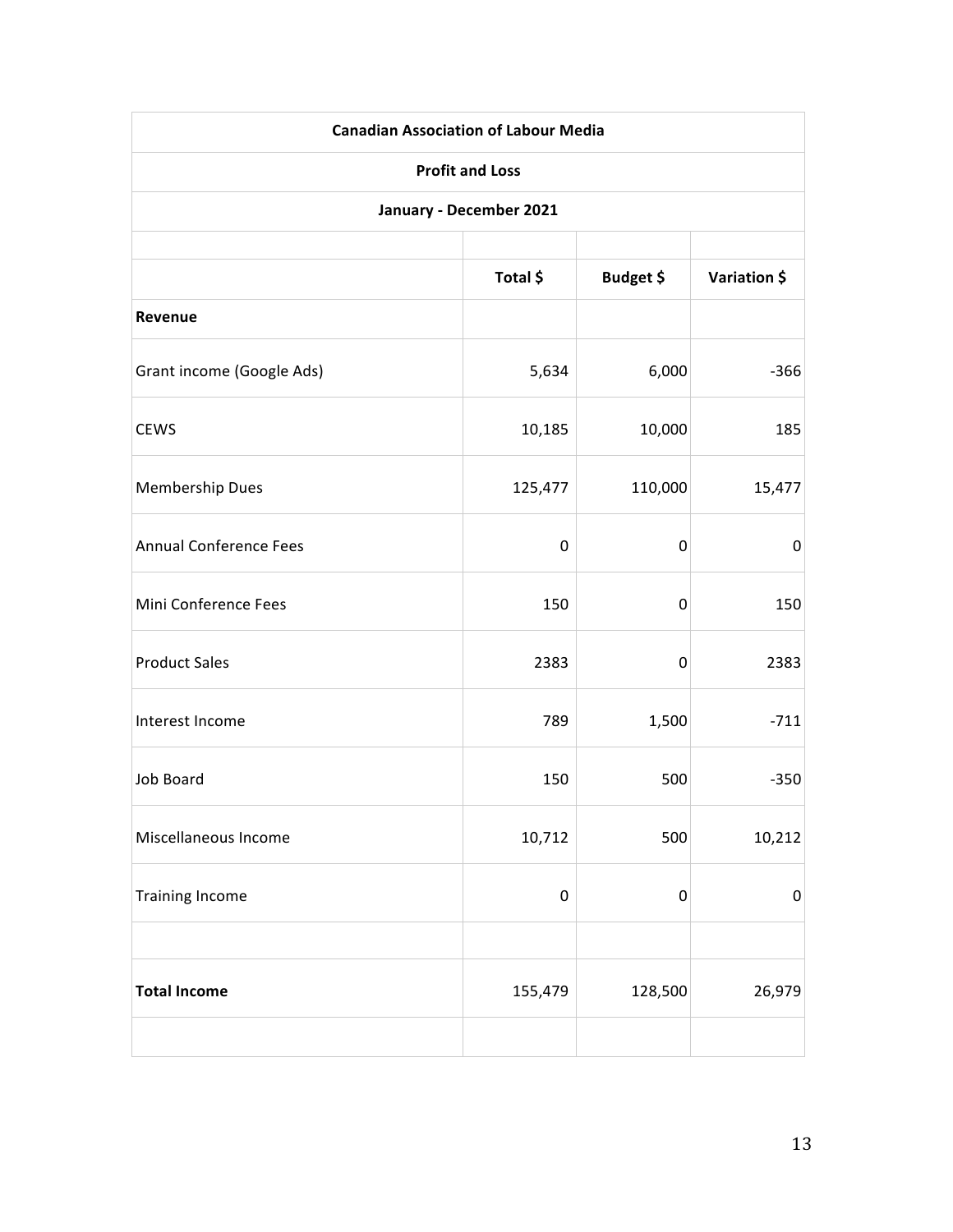| <b>Canadian Association of Labour Media</b><br><b>Profit and Loss</b> |             |             |              |
|-----------------------------------------------------------------------|-------------|-------------|--------------|
|                                                                       |             |             |              |
|                                                                       | Total \$    | Budget \$   | Variation \$ |
| <b>EXPENSES</b>                                                       |             |             |              |
| <b>Bank Charges</b>                                                   | 25          | $\mathbf 0$ | 25           |
| <b>Processing Fees</b>                                                | 25          | 150         | $-125$       |
| Bookkeeping                                                           | 252.5       | 210         | 42.5         |
| <b>Advertisement Expenses</b>                                         | 5,959       | 6,000       | $-41$        |
| <b>Awards Expenses</b>                                                | 1,350       | 1,700       | $-350$       |
| Mini Conference Expenses                                              | 799         | 0           | 799          |
| Annual Conference Expenses                                            | 590         | 0           | 590          |
| Content                                                               | 6,070       | 4,000       | 2,070        |
| Equipment and software                                                | 200         | 200         | 0            |
| Miscellaneous Expenses                                                | 0           | 50          | $-50$        |
| <b>Office Supplies</b>                                                | $\mathbf 0$ | 250         | $-250$       |
| Postage, Mailing Service                                              | 90          | 200         | $-110$       |
| <b>Printing and Copying</b>                                           | 290         | 400         | $-110$       |
| <b>Audit Fees</b>                                                     | 3,700       | 3,600       | 100          |
| Internet & Office                                                     | 875         | 900         | $-25$        |
| <b>Employer Payroll Expenses</b>                                      | 9,649       | 9,300       | 349          |
| <b>Staff Per Diem</b>                                                 | 163         | 0           | 163          |
| <b>Staff Salaries</b>                                                 | 108,031     | 108,030     | $\mathbf 1$  |
| Telephone                                                             | 308         | 300         | 8            |
| <b>Training Expenses</b>                                              | $\pmb{0}$   | 1,000       | $-1,000$     |
| <b>Staff Travel</b>                                                   | 1,963       | 0           | 1,963        |
| Website                                                               | 1,045       | 500         | 545          |
| <b>Total Expenses</b>                                                 | 143,270     | 136,790     | 6,480        |
| Net revenue                                                           | 12,209      | $-8,290$    | 20,499       |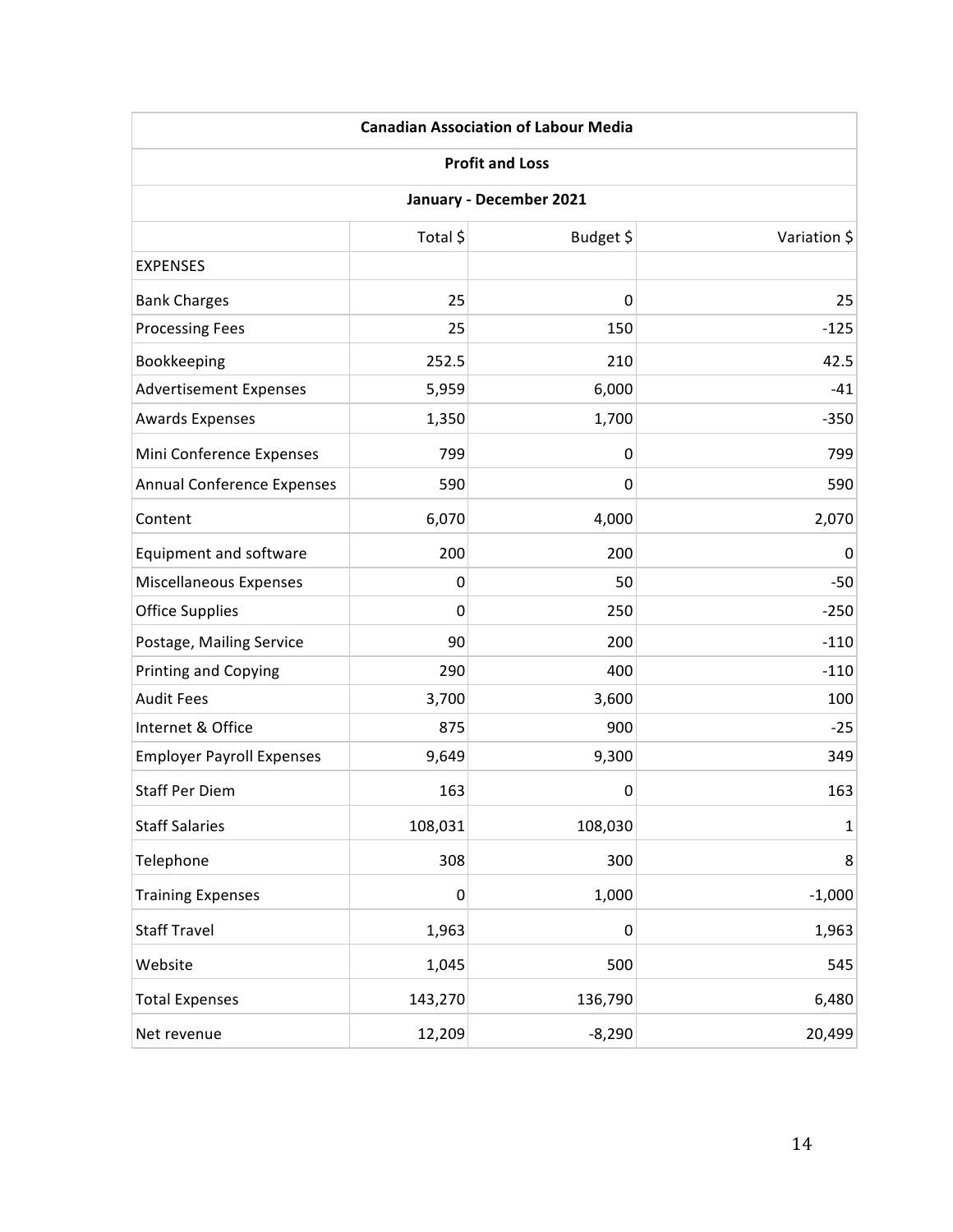| <b>Canadian Association of Labour Media</b> |             |                                 |         |
|---------------------------------------------|-------------|---------------------------------|---------|
| 2022 budget                                 |             |                                 |         |
|                                             | \$          |                                 | \$      |
| Income                                      |             | <b>Operating Expenses</b>       |         |
| <b>Grant income (Google Ads)</b>            | 5,000       | 605 Advertisement Expenses      | 5,000   |
| <b>CEWS</b>                                 | $\mathbf 0$ | 606 Awards Expenses             | 1,700   |
| <b>Membership Dues</b>                      | 117,000     | 607 Mini Conference Expenses    | 13,000  |
| <b>Conference Fees</b>                      | 50,000      | 608 Annual Conference Expenses  | 35,500  |
| Mini conference fees                        | 15,000      | 609 Content                     | 4,000   |
| <b>Product Sales</b>                        | 1,500       | 610 Product Inventory           |         |
| <b>Interest Income</b>                      | 700         | 612 Equipment and software      | 200     |
| <b>Job Board</b>                            | 300         | 618 Misc                        | 50      |
| <b>Miscellaneous Income</b>                 | 500         | 620 Office Supplies             | 250     |
| <b>Training Income</b>                      | $\pmb{0}$   | 622 Postage, Mailing Service    | 200     |
|                                             |             | 624 Printing and Copying        | 400     |
| <b>Total Revenue</b>                        | 190,000     | 640 Staff Per Diem              | 600     |
|                                             |             | 642 Staff Salaries              | 111,270 |
|                                             |             | 646 Telephone                   | 400     |
|                                             |             | 649 Training Expenses           | 0       |
|                                             |             | 652 Staff Travel                | 3,000   |
|                                             |             | 656 Website                     | 1,000   |
|                                             |             | 600 Bank fees                   |         |
|                                             |             | 602 Processing fees             | 100     |
|                                             |             | 603 Bookkeeping                 | 240     |
|                                             |             | <b>Total Operating Expenses</b> | 190,810 |
|                                             |             |                                 |         |
|                                             |             | <b>Net Revenue</b>              | $-810$  |